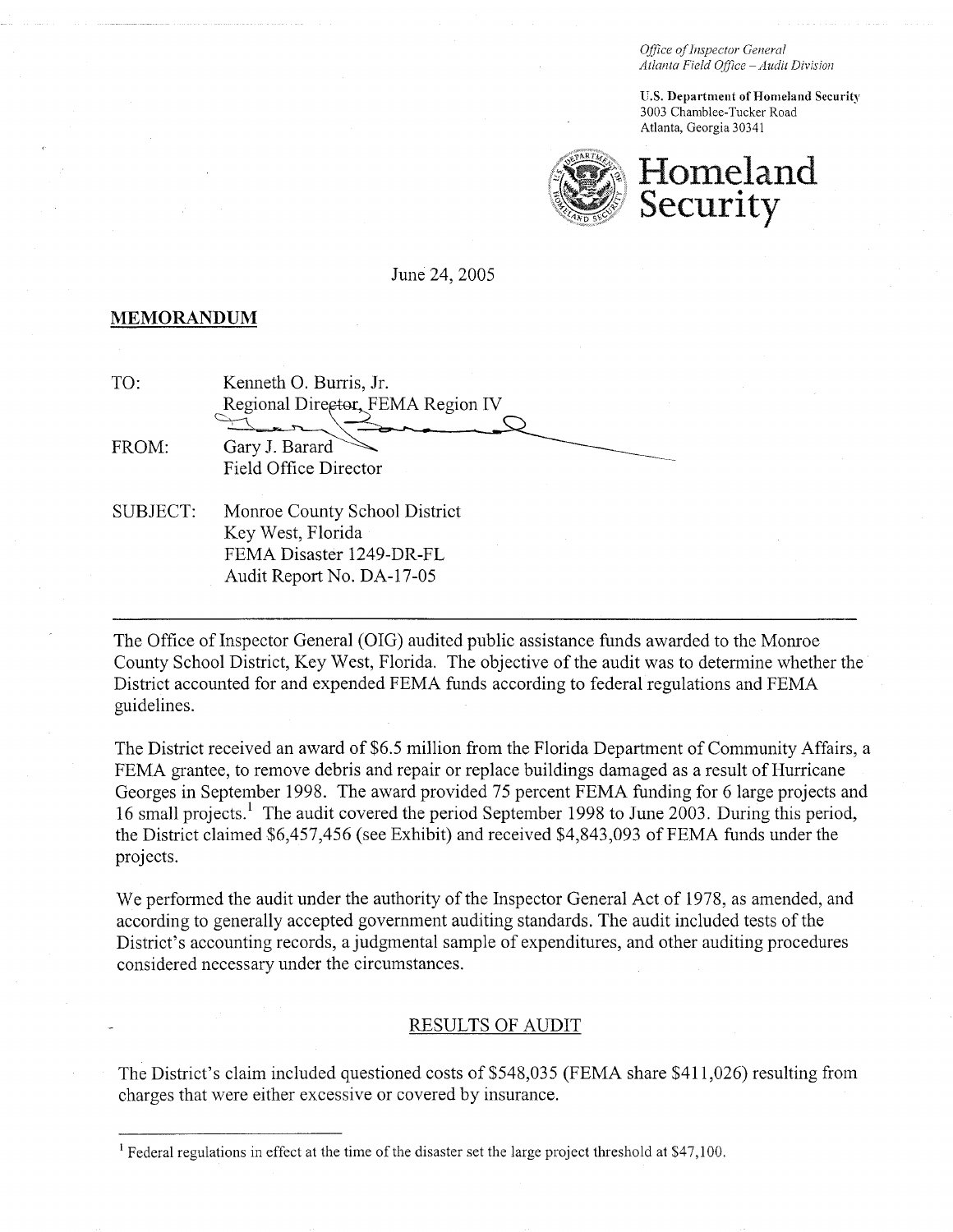- A. Excess Charges. The District's claim was overstated by \$287,949, as follows:
	- The District claimed \$360,367 under Project 285 for engineering and design services related to the replacement of a high school auditorium substantially damaged during the disaster. However, the claim was based on an estimate rather than actual costs. We determined that the actual engineering and design costs incurred for construction of the auditorium totaled \$191,808, or \$168,559 less than the amount claimed. Accordingly, we question the excess claim of \$168,559.
	- The District could have but did not obtain \$282,762 of insurance coverage for its high school auditorium under FEMA's National Flood Insurance Program (NFIP). In this situation, the amount of disaster assistance for replacement of the auditorium should have been reduced by the amount of available insurance coverage (44 CFR 206.252). However, we found that a FEMA inspector reduced project costs by only \$234,763 for lack of required flood insurance under the auditorium replacement project (No. 285). The inspector mistakenly gave the District a \$47,999 credit for depreciation. However, under the NFIP's flood insurance policy, a depreciation credit applies only to an insured's principal residence and not general property such as the auditorium. Accordingly, we question the \$47,999 of excess charges.
	- The District claimed \$213,056 under Project 162 for repairs to Key West High School. However, actual project costs were \$141,665, or \$71,391 less than the claimed amount. The difference resulted from a mathematical error made by District officials when totaling costs for the repairs. We question the excess claim of \$71,391.
- B. Costs Covered by Insurance. The District claimed \$337,902 under several projects to cover the costs of making disaster-related repairs at several schools. The amount claimed was based on the costs to complete the necessary repairs less anticipated insurance recoveries. However, the claim was overstated by \$260,086 because the actual insurance proceeds under the projects exceeded the estimated insurance recoveries. Moreover, for three of the projects (Nos. 20915,20909, and 39598), actual recoveries exceeded total project costs, thus alleviating the need for FEMA funding. Federal regulation (44 CFR 206.253) prohibits the use of public assistance funds for damages covered by insurance. Accordingly, we question the \$260,086 of losses covered by insurance, as follows:

|         | <b>Total Costs</b> | Actual      | Amount<br>Eligible |           |            |
|---------|--------------------|-------------|--------------------|-----------|------------|
| Project | to Complete        | Insurance   | for FEMA           | Amount    | Amount     |
| Number  | Project            | Proceeds    | Funding            | Claimed   | Questioned |
| .177    | \$10,515           | \$3,657     | \$6,858            | \$10,515  | \$3,657    |
| 156.    | 33,547             | 3,657       | 29,890             | 33,547    | 3,657      |
| 178     | 26,200             | 3,657       | 22,543             | 26,200    | 3,657      |
| 179     | 13,283             | 3,656       | 9,627              | 13,283    | 3,656      |
| 20915   | 115,735            | 992,116     | 0                  | 115,735   | 115,735    |
| 20900   | 65,879             | 60,248      | 5,631              | 26,927    | 21,296     |
| 20909   | 53,808             | 143,355     | 0                  | 34,174    | 34,174     |
| 20911   | 19,451             | 16,184      | 3,267              | 5,148     | 1,881      |
| 39598   | 158,421            | 159,755     | 0                  | 72,373    | 72,373     |
| Total   | \$496,839          | \$1,386,285 | \$77,816           | \$337,902 | \$260,086  |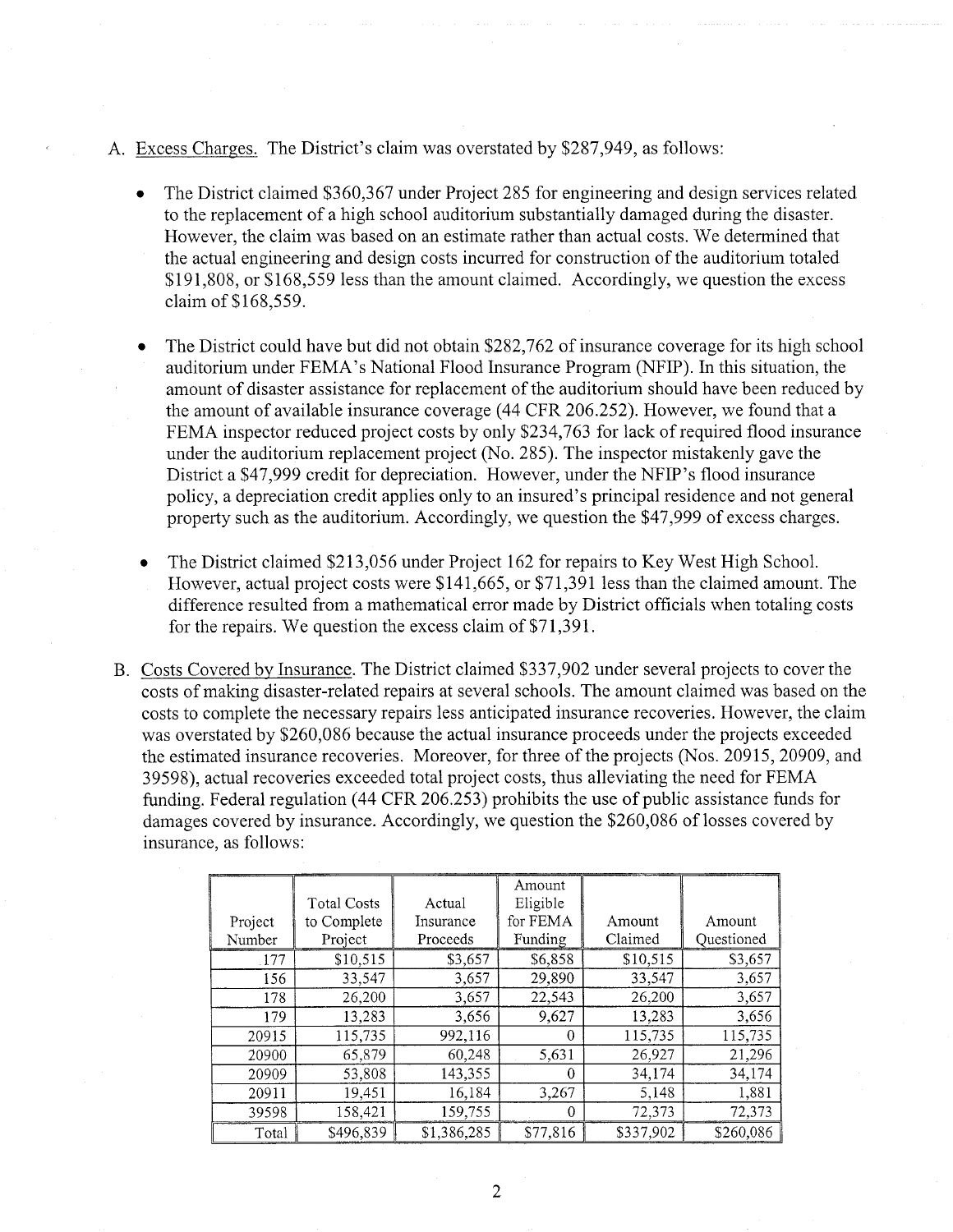### RECOMMENDATION

We recommend that the Regional Director, in coordination with the grantee, disallow the \$548,035 of questioned costs.

## DISCUSSION WITH MANAGEMENT AND AUDIT FOLLOW-UP

We discussed the results of the audit with District, grantee, and FEMA officials on April 29, 2005. District officials withheld comment, stating that they wanted to further research the questioned costs.

Please advise the Atlanta Field Office-Division by September 23,2004, of actions taken to implement our recommendation. Should you have any questions concerning this report, please contact me or David Kimble at (770) 220-5242